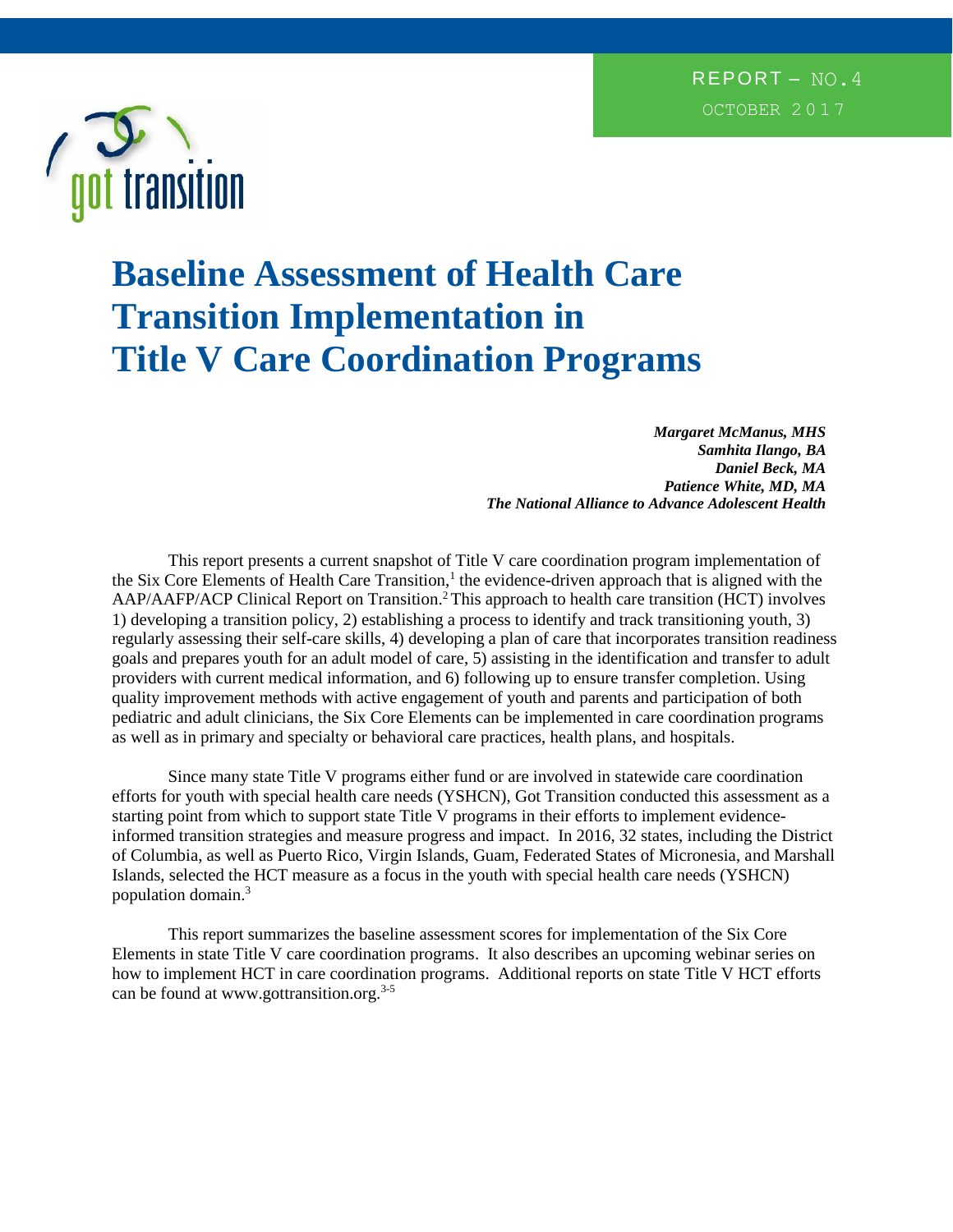# **METHODS**

This baseline assessment of HCT activities in care coordination programs was conducted in May 2017. It was sent to the 32 state Title V programs that selected HCT as their national performance measure. A total of 28 states completed the online self-assessment, for a response rate of 88%. Among these 28 states, 20 directly fund care coordination programs, and eight are involved in statewide care coordination efforts for YSHCN. An additional two states were excluded from this analysis because they do not fund or participate in statewide care coordination efforts. Two states did not respond to the survey; the survey was not sent to the U.S. territories.

To obtain consistent information regarding implementation of the Six Core Elements, Got Transition's Current Assessment of HCT Activities was customized for care coordination programs. States were asked to have their care coordination staff complete this self-assessment. To provide a baseline of Six Core Elements implementation as well as of youth and family engagement, states ranked their level of progress along a continuum from level 1 (basic) to level 4 (comprehensive). Each level is defined by a brief narrative description. Each state received a total score, which could range from 7 (all six core elements and youth and family engagement at level 1) to 28 (all six core elements and youth and family engagement at level 4). See Appendix 1 for the HCT self-assessment tool for state Title V care coordination programs. Participating states also received an individualized transition report, which allows each state to compare its scores with the national averages.

# **RESULTS**

There was wide variation in HCT implementation within care coordination programs for YSHCN among the 28 state respondents, as shown in Figure 1. Overall state scores ranged from a low of 7 to a high of 28, with 15 states scoring between 7 and 12 (out of a potential of 28). Despite the wide variability, this baseline assessment revealed that more than half of state Title V care coordination programs are at level 1 or level 2 for each of the HCT Six Core Elements. More than a quarter of state respondents scored between 13 and 19, with a few of the core elements at level 3 or level 4. Five states – Arkansas, District of Columbia, Indiana, Kentucky, and New Mexico – scored the highest – between 20 and 28. Figure 1 displays the distribution of total scores among state respondents. Table 1 shows that in general states had higher average levels on transition policy and lower levels on transition completion. Figure 2 displays the number of states reporting their level of HCT implementation for each of the Six Core Elements and shows that all had progressively lower scores for transfer of care, transition completion, and youth and family engagement.

### **CONCLUSIONS AND NEXT STEPS**

State Title V programs that selected HCT as their national performance measures, with some exceptions, are in the early phases of incorporating the Six Core Elements of HCT into their care coordination programs. To support continued progress in implementing evidence-driven transition approaches, Got Transition is offering a webinar series beginning in January, on the topics listed in Table 2. These webinars will feature examples of best practices among state Title V Agencies, tools and resources, and problem-solving strategies. State-specific HCT baseline assessment reports have been sent to each state that responded to the survey to allow them to benchmark their results against these national averages. Got Transition plans to conduct this same assessment one year following the initial assessment to track state progress, which can be reported by states in their Title V block grant applications.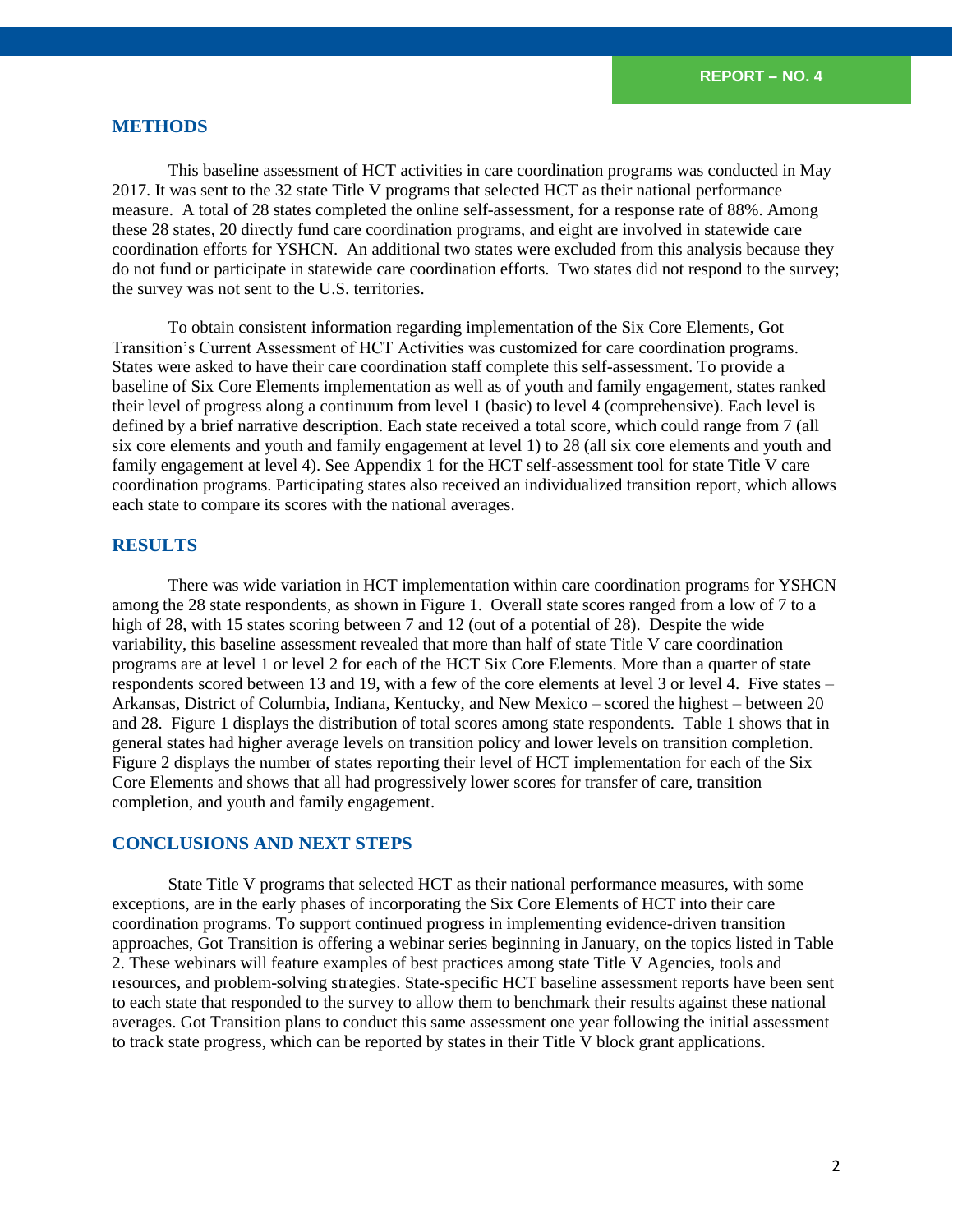

# **Figure 1. Baseline HCT Assessment Scores in State Title V Care Coordination Programs, 2017**

| <b>Score Range</b>   | <b>State</b>                                        | Key |
|----------------------|-----------------------------------------------------|-----|
| (lowest possible 7,  |                                                     |     |
| highest possible 28) |                                                     |     |
| $7 - 12$             | AZ, CA, FL, HI, IA, MD, MI, MN, MT, OK, OR, RI, TX, |     |
|                      | UT, WY                                              |     |
| $13-19$              | AL, CT, GA, LA, MA, ND, TN, VA                      |     |
| 20-28                | AR, DC, IN, KY, NM                                  |     |
| $N/A^*$              | Not part of analysis                                |     |

*\* 2 states did not have a care coordination program (WI, NY); 2 states who chose transition as a Title V NPM did not respond (IL, NJ); 18 states did not choose transition as a Title V NPM***.**

|  |  | Table 1. Average Levels and Number of States by Level of Implementation of Six Core Elements, 2017 |  |  |  |  |
|--|--|----------------------------------------------------------------------------------------------------|--|--|--|--|
|--|--|----------------------------------------------------------------------------------------------------|--|--|--|--|

| <b>Six Core Elements</b>     | <b>Average Level</b><br>1 (basic) to 4 (comprehensive) | # of States at<br>Level 1 or 2 | # of States at<br>Level 3 or 4 |
|------------------------------|--------------------------------------------------------|--------------------------------|--------------------------------|
| <b>Transition Policy</b>     | 2.8                                                    |                                | 19                             |
| <b>Transition Tracking</b>   | 2.3                                                    | 15                             |                                |
| <b>Transition Readiness</b>  | 19)                                                    |                                |                                |
| <b>Transition Planning</b>   |                                                        |                                |                                |
| Transfer of Care             |                                                        | 20                             |                                |
| <b>Transition Completion</b> |                                                        | 24                             |                                |
| Youth and Family Engagement  |                                                        | 26                             |                                |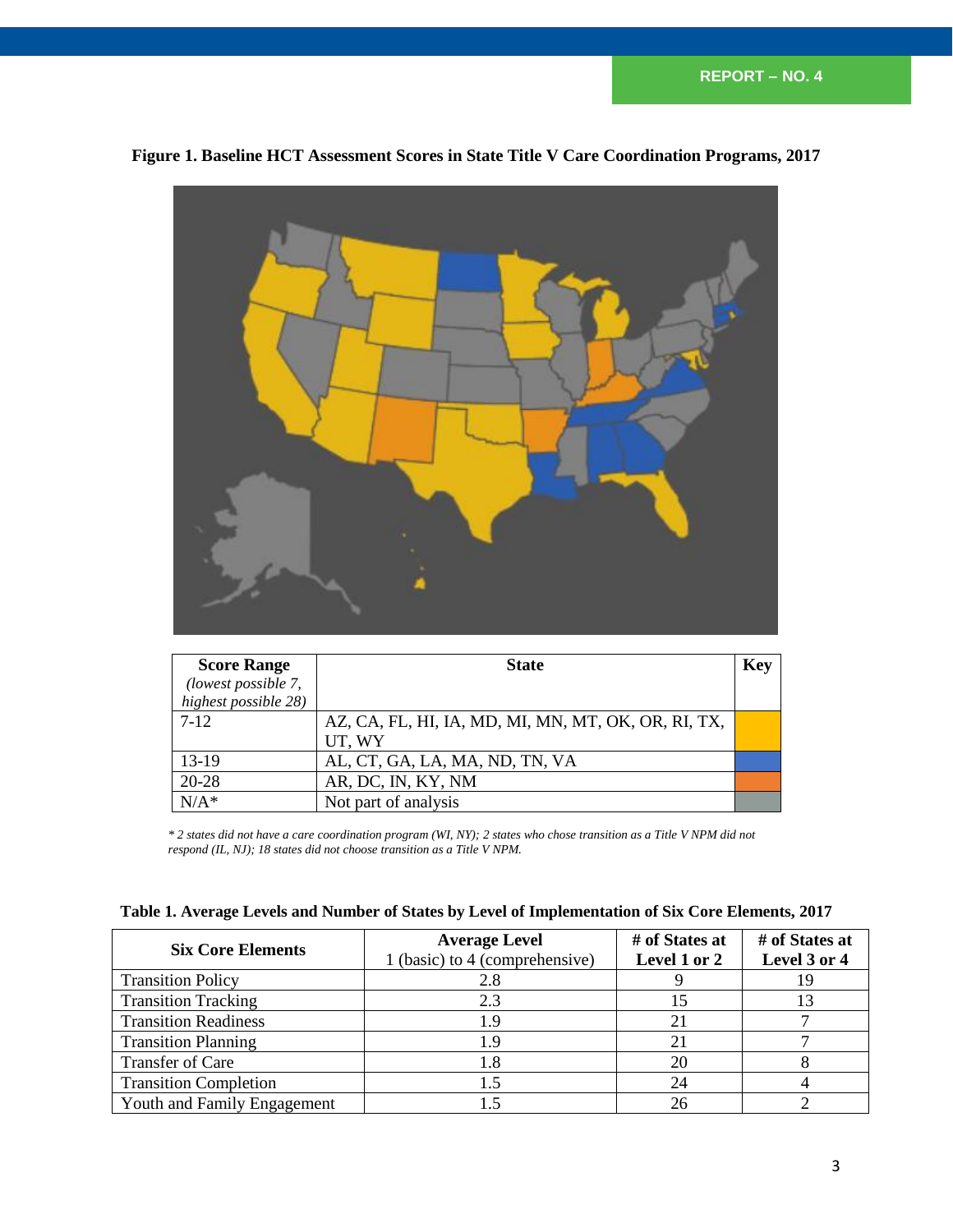**REPORT** – **NO. 4**



# **Figure 2. Number of States Reporting Specific Levels of Implementation of Six Core Elements, 2017**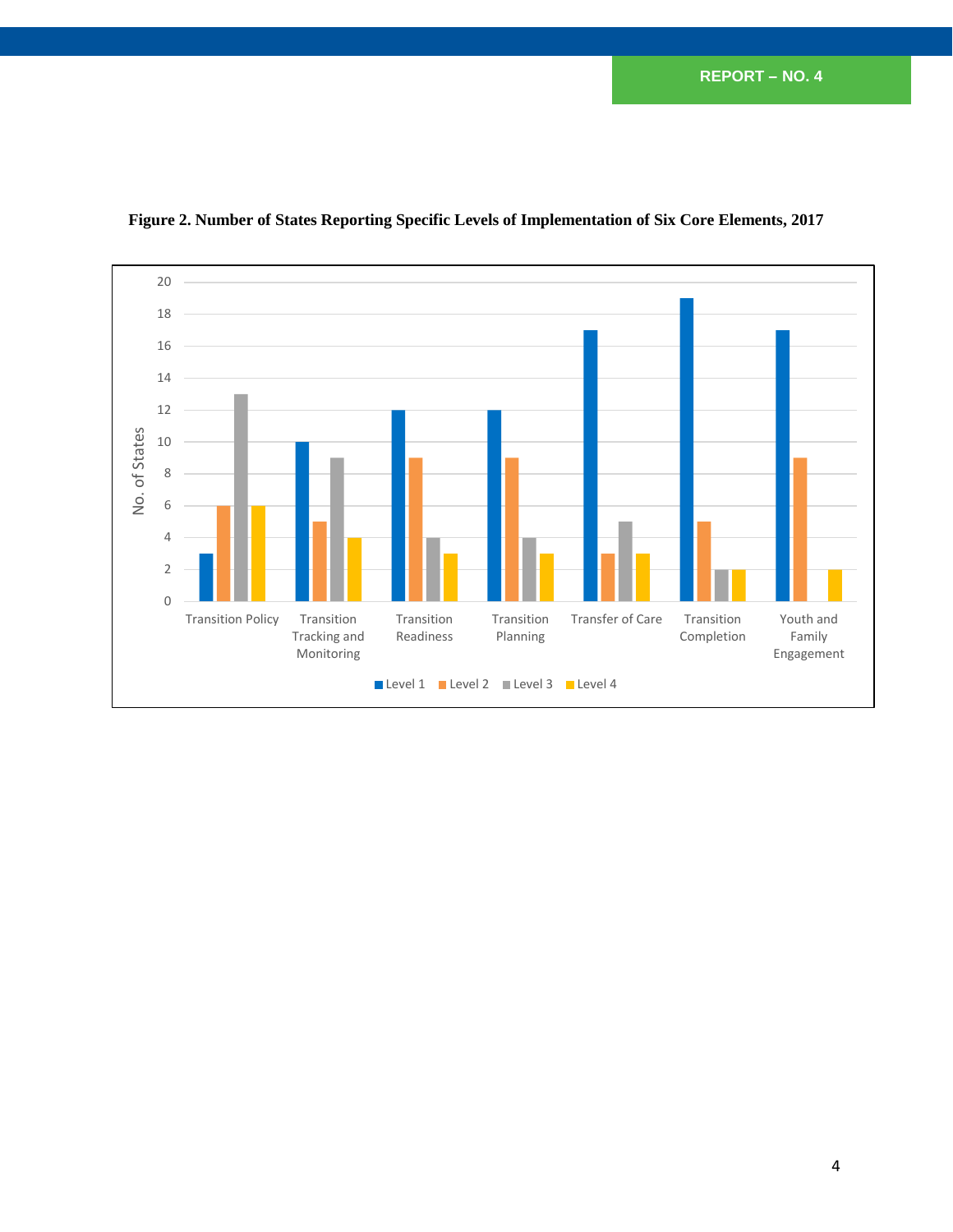# **Table 2. Got Transition Webinar Series Health Care Transition Implementation in Title V Care Coordination Programs**

Starting in January 2018

| <b>Session 1</b> | <b>Starting A Transition Improvement Process</b>                                                    |  |  |  |
|------------------|-----------------------------------------------------------------------------------------------------|--|--|--|
|                  | <b>Using the Six Core Elements of Health Care Transition</b>                                        |  |  |  |
|                  | Review of Six Core Elements and overview of Title V HCT assessment results<br>$\bullet$             |  |  |  |
|                  | Forming a HCT quality improvement team with youth/young adults/parents<br>$\bullet$                 |  |  |  |
|                  | Defining HCT pilot population, timeline, measures of success<br>$\bullet$                           |  |  |  |
|                  | Selecting HCT core elements and delineating roles of care coordination program and                  |  |  |  |
|                  | <b>YSHCN</b> providers                                                                              |  |  |  |
| <b>Session 2</b> | <b>Transition Preparation</b>                                                                       |  |  |  |
|                  | Identifying key components of HCT policy that families/youth want to know<br>$\bullet$              |  |  |  |
|                  | Customizing transition readiness assessment (RA)<br>$\bullet$                                       |  |  |  |
|                  | Piloting and disseminating HCT policy and RA<br>$\bullet$                                           |  |  |  |
|                  | Incorporating RA skill needs into plan of care and educating youth and families on<br>$\bullet$     |  |  |  |
|                  | needed skills                                                                                       |  |  |  |
|                  | Preparing medical summary and emergency care plan with youth and families and<br>$\bullet$          |  |  |  |
|                  | their providers                                                                                     |  |  |  |
| <b>Session 3</b> | <b>Transfer to Adult Care</b>                                                                       |  |  |  |
|                  | Identifying willing adult primary and specialty providers<br>$\bullet$                              |  |  |  |
|                  | Sequencing plans for transferring young adults with multiple providers<br>$\bullet$                 |  |  |  |
|                  | Identifying ways to support adult practices (consultation, care coordination)<br>$\bullet$          |  |  |  |
|                  | Preparing transfer package and communicating with pediatric and adult practices                     |  |  |  |
| <b>Session 4</b> | <b>Integration into Adult Care</b>                                                                  |  |  |  |
|                  | Ensuring welcome and orientation FAQs from the adult practice to transferring young<br>$\bullet$    |  |  |  |
|                  | adults and pediatric practice                                                                       |  |  |  |
|                  | Facilitating initial appointment to adult doctor, including confirmation of receipt of<br>$\bullet$ |  |  |  |
|                  | transfer package                                                                                    |  |  |  |
|                  | Supporting adult practice with assistance in linking to adult disability resources<br>$\bullet$     |  |  |  |
| <b>Session 5</b> | <b>Youth/Young Adult and Parent Engagement</b>                                                      |  |  |  |
|                  | Identifying youth/young adults/parents to participate in Title V HCT initiatives<br>$\bullet$       |  |  |  |
|                  | Providing transition education and training and mentoring opportunities<br>$\bullet$                |  |  |  |
|                  | Eliciting consumer feedback with HCT care coordination process<br>$\bullet$                         |  |  |  |
|                  | Building youth/young adult/parent leadership roles on HCT within state Title V<br>$\bullet$         |  |  |  |
|                  | programs                                                                                            |  |  |  |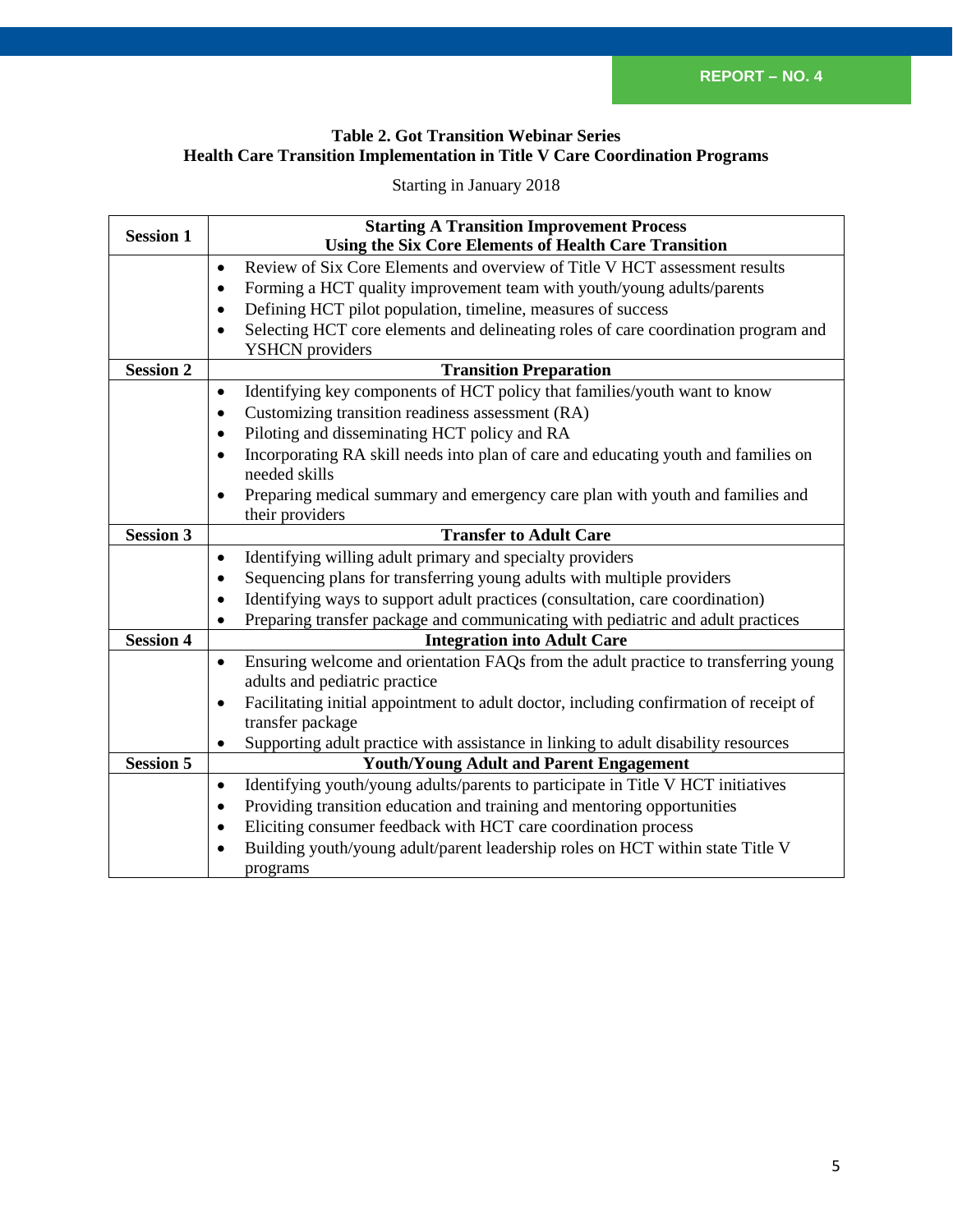# **APPENDIX 1: Assessment of Health Care Transition Activities**

#### **1. Transition Policy**

- *Level 1*. The care coordination program has no uniform approach or written policy that it shares with YSHCN and families on HCT.
- $\Box$  *Level 2*. Care coordinators follow a similar, but not a written policy that it shares with YSHCN and families on HCT.
- $\Box$  *Level 3.* The care coordination program has a written HCT policy that describes its HCT approach, legal changes that take place in privacy and consent at age 18, and the age when Title V eligibility ends. The HCT policy is not consistently shared with youth and families.
- $\Box$  *Level 4.* The care coordination program has a written HCT policy that describes its HCT approach, legal changes that take place in privacy and consent at age 18, and the age when Title V eligibility ends. Care coordinators consistently share and discuss the HCT policy with all YSHCN and families beginning at ages 12 to 14. The policy is publicly posted and used by all care coordinators.

#### **2. Transition Tracking and Monitoring**

- *Level 1*. Care coordinators vary in the identification of transition-age YSHCN, but most wait close to the age of transfer to prepare youth for HCT.
- *Level 2*. Care coordinators use patient records to document certain relevant HCT information (e.g., adult doctor information, date of transfer to adult doctor).
- $\Box$  *Level 3*. The care coordination program uses an individual transition flow sheet or registry for identifying and tracking a subset of transition-age YSHCN, ages 14 and older, as they complete some but not all the Six Core Elements of HCT.
- *Level 4*. The care coordination program uses an individual transition flow sheet or registry for identifying and tracking all transition-age YSHCN, ages 14 and older, as they progress complete all the Six Core Elements of HCT, using an EHR if possible.

#### **3. Transition Readiness**

- *Level 1*. Care coordinators vary in whether they assess HCT readiness/self-care skills.
- *Level 2*. Care coordinators assess HCT readiness/self-care skills, but do not consistently use a HCT readiness assessment tool.
- *Level 3*. Care coordinators assess HCT readiness/self-care skills using a HCT readiness/self-care skill assessment tool.
- *Level 4*. Care coordinators consistently assess and re-assess each year HCT readiness/self-care skills beginning at ages 14 to 16, using a transition readiness/self-care assessment tool.

#### **4. Transition Planning**

- *Level 1*. Care coordinators vary in whether they include goals and action steps related to HCT in the plan of care for YSHCN.
- $\Box$  *Level 2*. Care coordinators consistently include goals and action steps related to HCT for YSHCN, but vary in addressing privacy and consent changes that take place at age 18 and, if needed, decision-making supports for adult-focused health care.
- *Level 3*. Care coordinators consistently include goals and action steps related to HCT for YSHCN based on the results from a HCT readiness/self-care assessment tool. Care coordinators consistently address privacy and consent changes that take place at age 18 and, if needed, decision-making supports for adult-focused health care. This plan of care is regularly updated.
- *Level 4*. The care coordination program has incorporated HCT into its plan of care template for all YSHCN. Care coordinators consistently include YSHCN goals and action steps related to HCT based on the results from a HCT readiness/self-care assessment tool. Care coordinators consistently address privacy and consent changes that take place at age 18 and, if needed, decision-making supports for adult-focused health care. This plan of care is regularly updated and shared with YSHCN and families.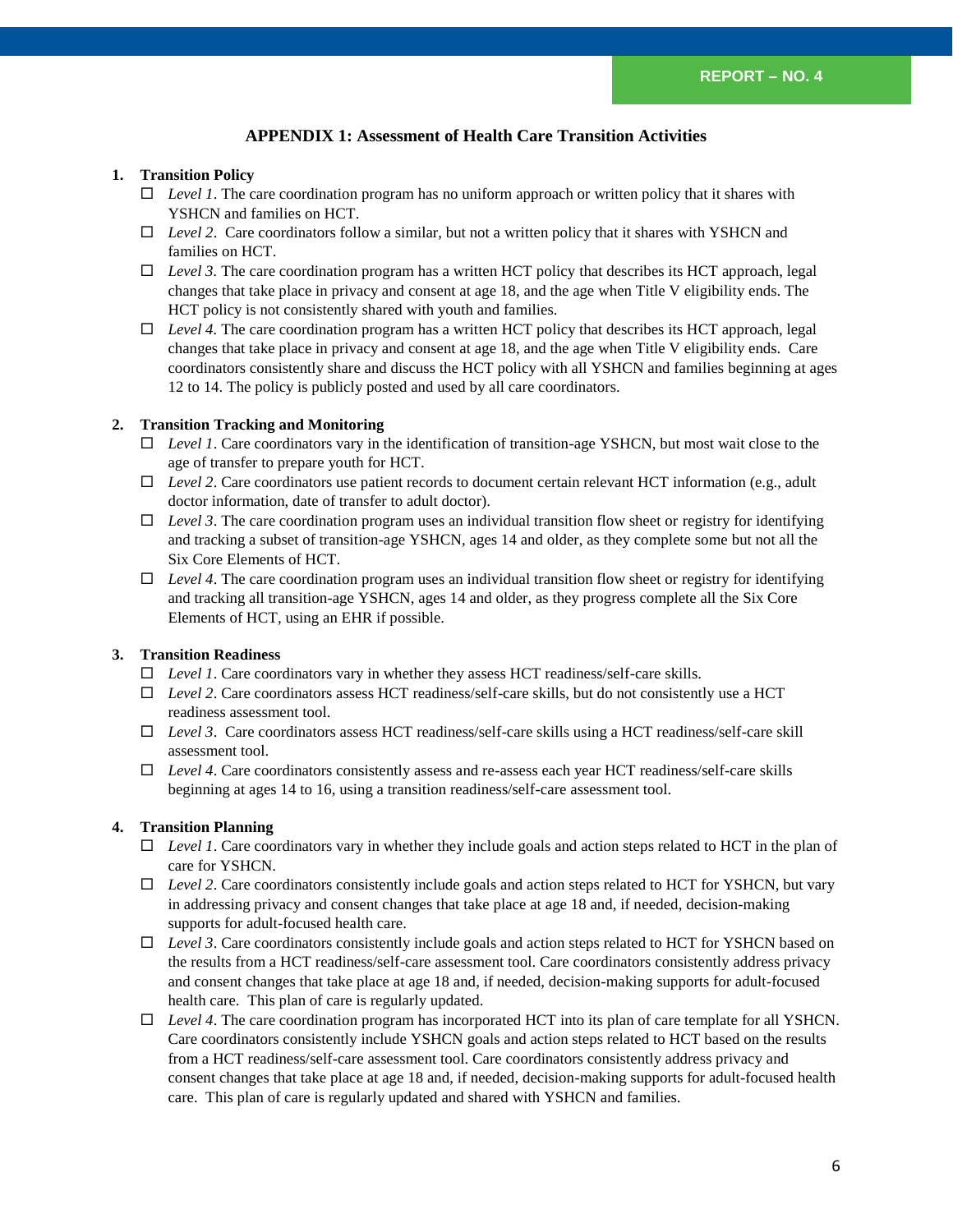#### **5. Transfer of Care**

- *Level 1*. Care coordinators vary in whether they give YSHCN and families a list of adult providers. They rarely share plans of care with HCT information to adult providers for their transitioning YSHCN.
- *Level 2*. Care coordinators consistently give YSHCN and families a list of adult providers and share the plan of care, including HCT information to the adult provider(s) for transitioning YSHCN.
- $\Box$  *Level 3*. The care coordination program is actively involved in outreach to identify potential adult providers for transitioning YSHCN. Care coordinators share the plan of care with HCT information to the adult provider(s) for their transitioning YSHCN.
- $\Box$  *Level 4*. The care coordination program is actively involved in outreach to identify potential adult providers for transitioning YSHCN. Care coordinators consistently share the plan of care with HCT information for YSHCN transferring to the adult provider(s). In addition, care coordinators routinely communicate with adult providers to ensure information was received and transfer was completed.

#### **6. Transition Completion**

- *Level 1*. Care coordinators vary in whether they follow-up with YSHCN and parents/caregivers about the HCT support provided by the care coordination program.
- *Level 2*. Care coordinators consistently encourage YSHCN and parents/caregivers to provide feedback about the HCT support provided by the care coordination program, but do not use a specific HCT feedback survey.
- *Level 3*. Care coordinators consistently obtain feedback from YSCHN and parents/caregivers using a HCT feedback survey.
- $\Box$  *Level 4*. The care coordination program uses the results from its HCT experience survey as part of its transition performance measurement for the Title V block grant reporting.

#### **7. Youth and Family Engagement**

- *Level 1*. The care coordination program offers general information about HCT to YSHCN and parents/caregivers, but has limited involvement of YSHCN and parents/caregivers in Title V HCT program development and evaluation.
- *Level 2.* The care coordination program, in addition to its HCT education efforts with YSHCN and parents/caregivers, has trained YSHCN and parents leaders about the Six Core Elements of HCT.
- *Level 3*. The care coordination program offers HCT education to YSHCN and parents/caregivers, has trained YSHCN and parent leaders about the Six Core Elements, and involves them in Title V program development and evaluation on HCT.
- *Level 4.* The care coordination program offers HCT education to YSHCN and parents/caregivers and involves YSHCN/parent HCT leaders, knowledgeable about the Six Core Elements, in statewide efforts to advance HCT improvements.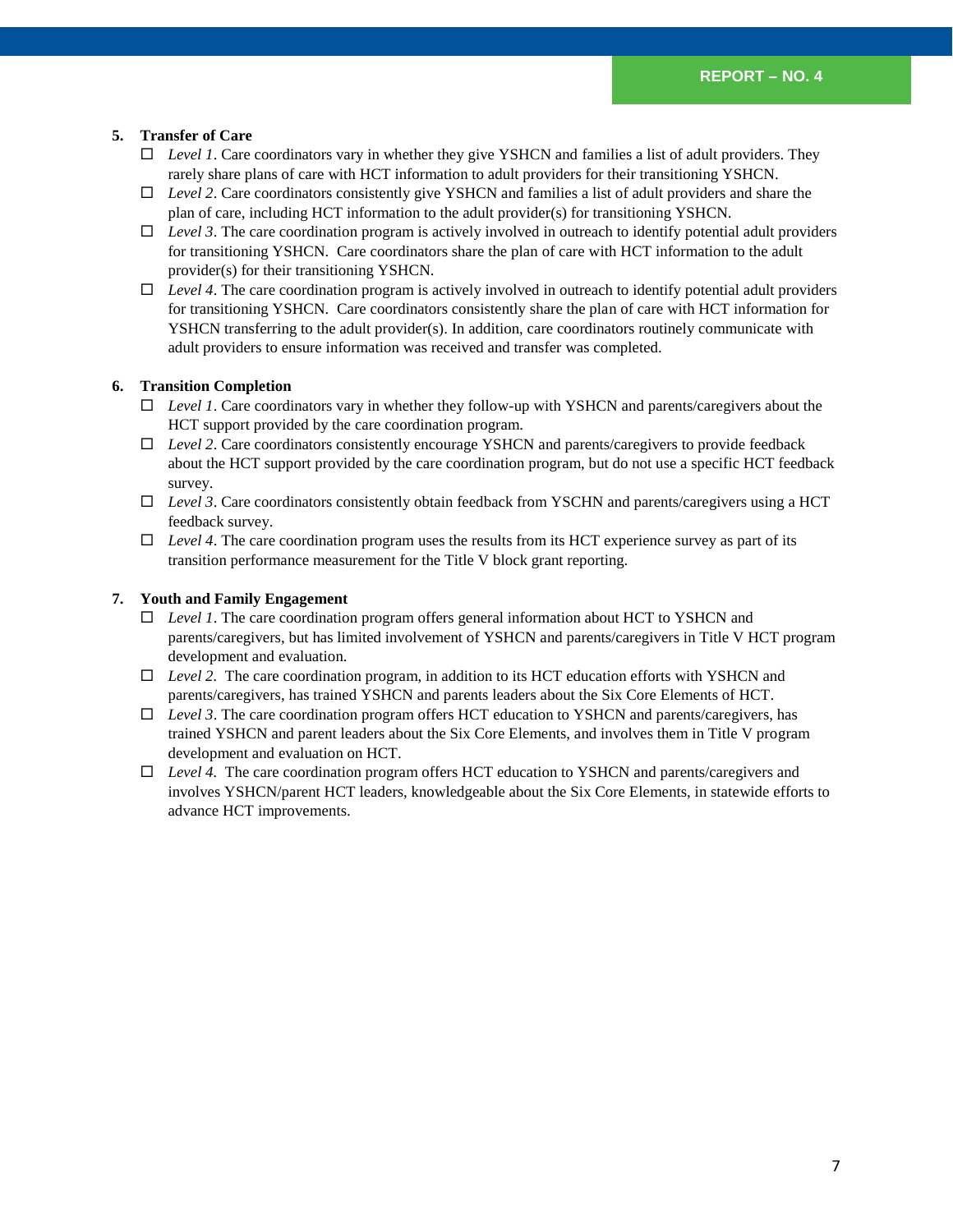# **REFERENCES**

- 1. Got Transition. The Six Core Elements of Health Care Transition. http://www.gottransition.org/providers/index.cfm, accessed 26 August 2017.
- 2. Cooley WC, Sagerman PJ; American Academy of Pediatrics; American Academy of Family Physicians; American College of Physicians; Transitions Clinical Report Authoring Group. Supporting the health care transition from adolescence to adulthood in the medical home. *Pediatrics.* 2011; 128:182-200.
- 3. McManus M, Beck D, White P. *State Title V Health Care Transition Performance Objectives and Strategies: Current Snapshot and Suggestions.* Washington, DC: Got Transition, February 2016.
- 4. McManus M, Beck D, White P. *Aligning National Title V Performance Measures on Transition, Medical Home, Preventive Care, and Insurance: Suggested Strategies for States.* Washington, DC: Got Transition, March 2016.
- 5. McManus M and Beck D. *Transition to Adult Health Care and State Title V Program Directions: A Review of 2017 Block Grant Applications*. Washington, DC: Got Transition, March 2017.

## **ACKNOWLEDGEMENTS**

Got Transition staff recognize and appreciate the collaborative partnerships with state Title V agencies that selected transition as their performance measure. We also acknowledge the thoughtful reviews of this report from our MCHB project officers, Sarah Beth McLellan and Marie Mann, and from Rhode Island's Deborah Garneau, who is part of our executive team.